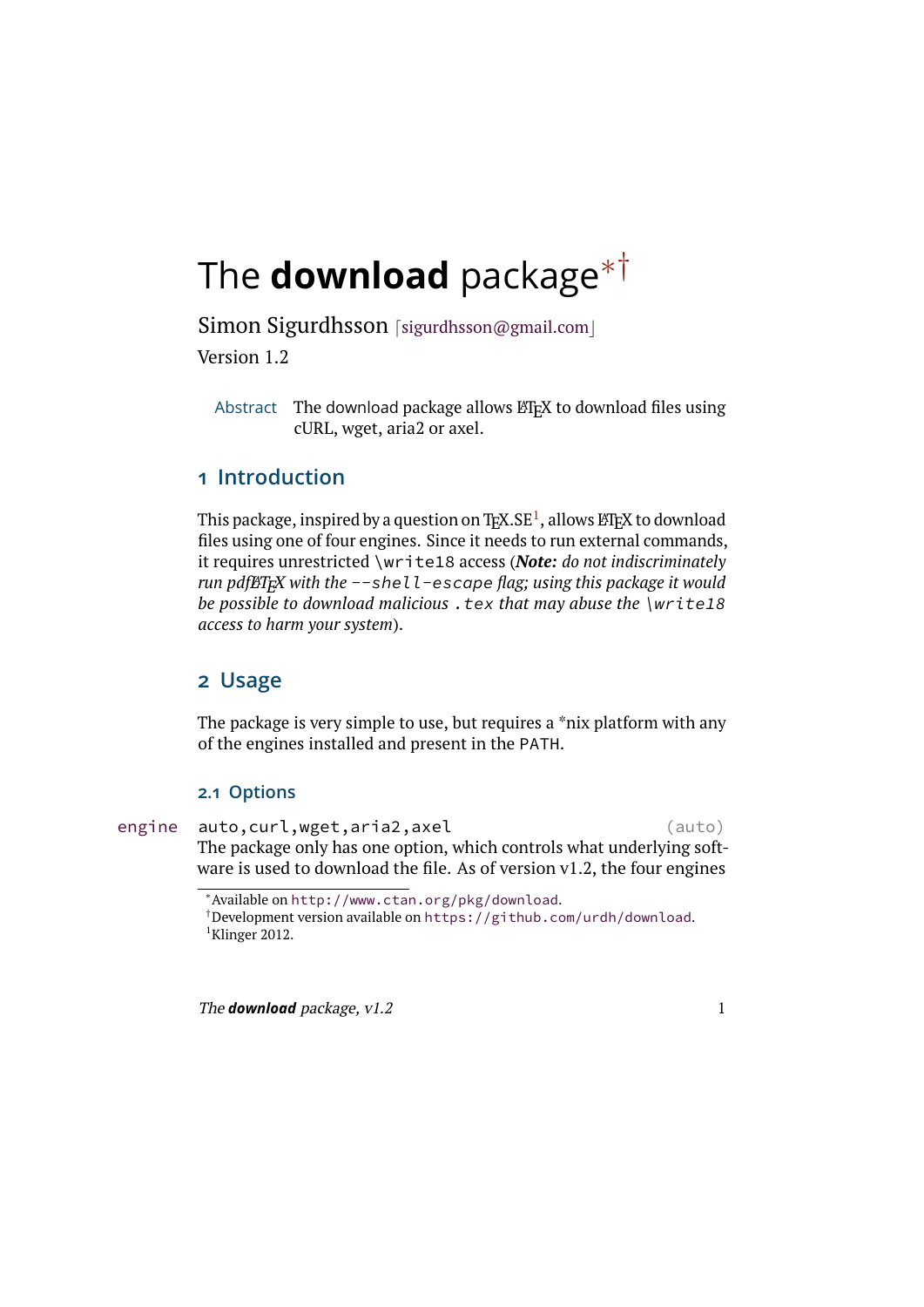<span id="page-1-2"></span>available are cURL, wget, aria2 and axel. The default, which is used when no option is supplied, is auto. In this mode, download will look for wget, cURL, aria2 and axel, in that order, and use the first one available.

#### <span id="page-1-1"></span>**2.2 Macros**

#### **\download**  $\lceil$  *{filename*}  $\lceil$  *{ \url*} }

The only macro provided by download is \download. With it, you can download any file from any  $\langle url \rangle$  supported by the underlying engine (wget supports http(s) and ftp, cURL supports a few more, aria2 supports torrent downloads and axel supports downloading from multiple mirrors at once $^2$  $^2$ ; for most cases wget should be enough). The optional argument *(filename)* makes the underlying engine save the file with the specified filename (*Note: this also enables file existence checking; without it, the engine will attempt to download the file even if it exists — wget and aria2 see the existing file and do nothing, and axel probably replaces any existing file but cURL will download a new copy with a numeral suffix*).

### **3 Implementation**

Let's have a look at the simple implementation. The package is based on LATEX3, and should comply with the standards described i the expl3 manual. In any case, we begin by loading a few packages (expl3 for the EΠ<sub>Ε</sub>Χ3 core, l3keys2e for applying l3keys functionality to EΠΕΧ 2<sub>ε</sub> package option parsing, pdftexcmds for the \pdf@shellescape macro and xparse for the public API definitions).

(package)  $\Box$  \RequirePackage{expl3,l3keys2e,pdftexcmds,xparse}

Then, we declare ourselves to provide the download ETEX3 package.

hpackagei \ProvidesExplPackage{download}

{2019/10/01}{1.2}{download files with LaTeX}

<span id="page-1-0"></span> $2$ See the manpage of the respective command for more information.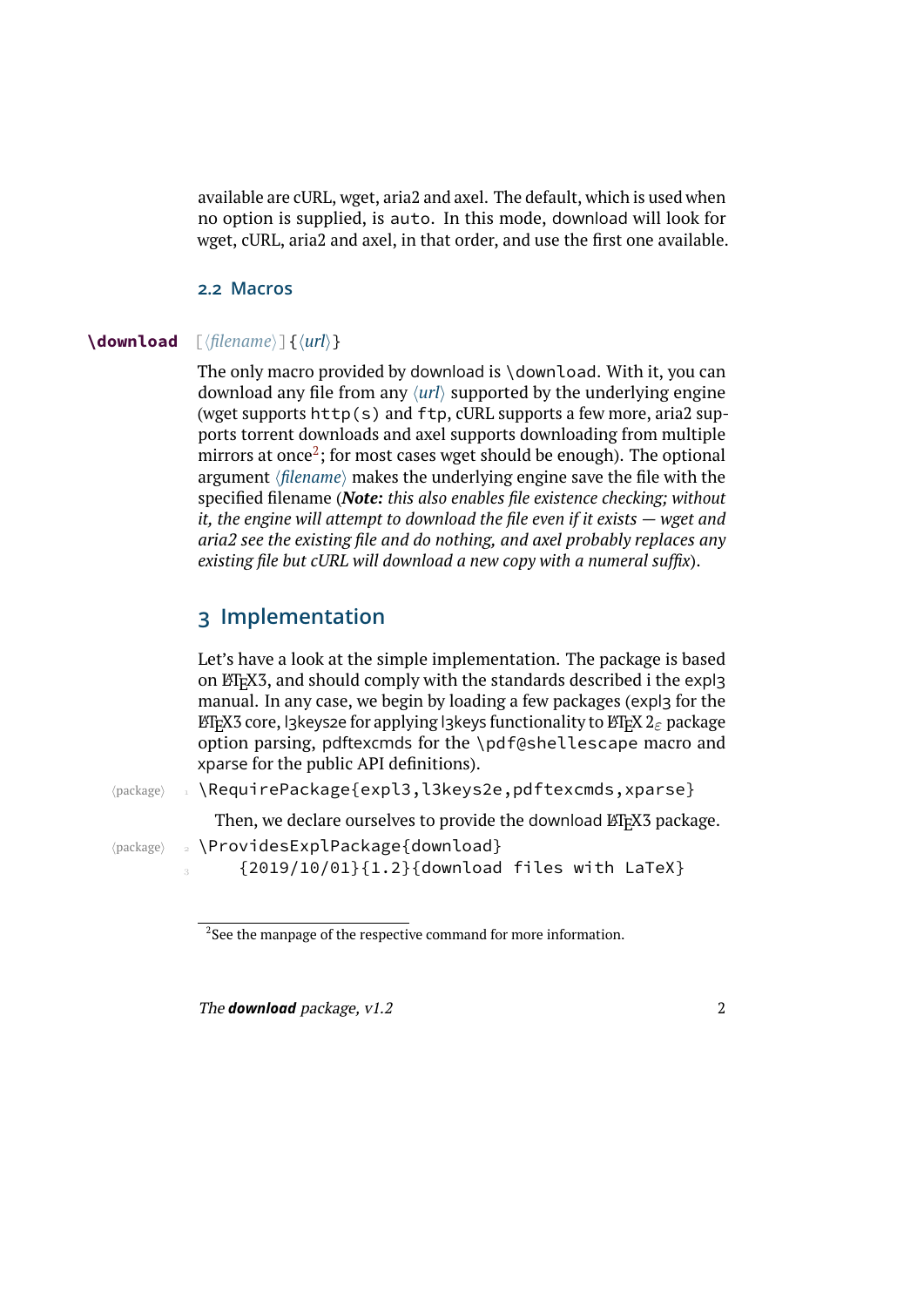#### <span id="page-2-0"></span>**3.1 Messages**

|                             | We define a couple of messages using l3keys functionality.<br>The two first messages will be used as fatal errors, when we notice that<br>functionality we absolutely <i>require</i> ( <i>e.g.</i> either unrestricted \write18<br>or the specified engine) is missing. |
|-----------------------------|-------------------------------------------------------------------------------------------------------------------------------------------------------------------------------------------------------------------------------------------------------------------------|
| $\langle$ package $\rangle$ | \msg_new:nnnn{download}{no-write18}{Could~not~use~\string\write18!}<br>{Please~run~'latex'~with~the~'--shell-escape'~flag.}<br>\msg_new:nnnn{download}{no-engine}{Could~not~find~any~engine!}<br>{Please~make~sure~one~of~the~engines~is~installed~and~in~your~PATH.]   |
|                             | We also have a message being displayed when \download is being<br>used without its optional argument. This is a warning, since it may imply<br>that cURL is creating a lot of unwanted files.                                                                           |
| $\langle$ package $\rangle$ | s \msg_new:nnnn{download}{no-name}{Using~\string\download\space~with~no~f<br>{This~means~I~will~download~the~file~even~if~it~already~exists.}                                                                                                                           |
|                             | The last two messages are diagnostics written to the log when engine<br>is set to auto.                                                                                                                                                                                 |
| $\langle$ package $\rangle$ | \msg_new:nnn{download}{use-curl}{Using~cURL.}<br>$10$<br>\msg_new:nnn{download}{use-wget}{Using~wget.}<br>11<br>\msg_new:nnn{download}{use-ariaII}{Using~aria2.}<br>12 <sup>12</sup><br>\msg_new:nnn{download}{use-axel}{Using~axel.}                                   |
|                             |                                                                                                                                                                                                                                                                         |

## **3.2 The** \write18 **test**

We require unrestricted \write18 and as such we must test for it. Using the \pdf@shellescape macro from pdftexcmds, we can define a new conditional that decides if we have unrestricted \write18.

**d\_if\_shellescape:F** (no arguments)

hpackagei \prg\_new\_protected\_conditional:Nnn\\_\_download\_if\_shellescape:{F}{ \if\_cs\_exist:N\pdf@shellescape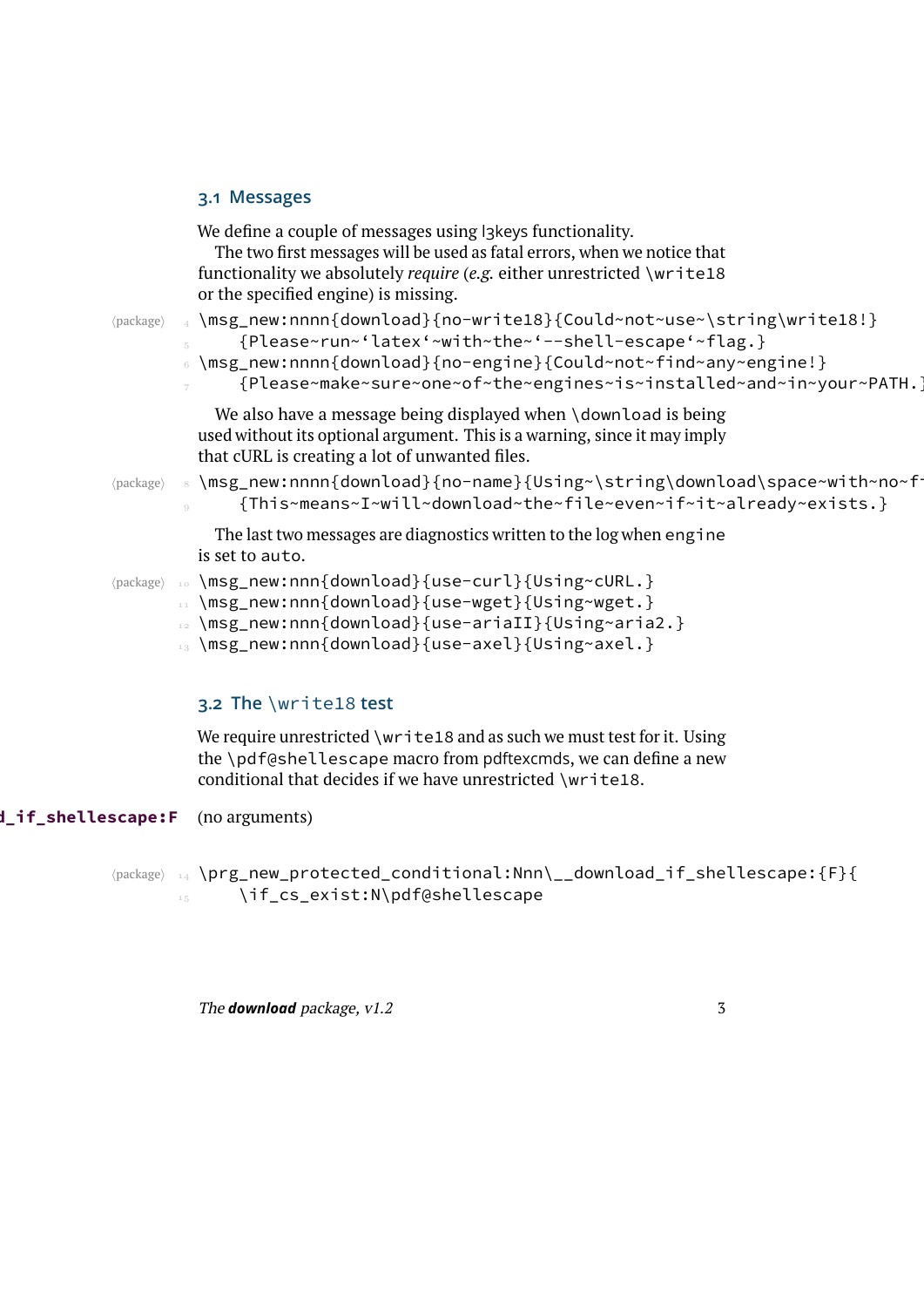<span id="page-3-0"></span>If the command sequence exists (it really should), we test to see if it is equal to one. The \pdf@shellescape macro will be zero if no \write18 access is available, two if we have restricted access and one if access is unrestricted.

 $\langle$   $\rangle$   $\rangle$   $\in$   $\in$   $\mathbb{R}$   $\in$   $\mathbb{R}$   $\in$   $\mathbb{R}$   $\in$   $\mathbb{R}$   $\in$   $\mathbb{R}$   $\in$   $\mathbb{R}$   $\in$   $\mathbb{R}$   $\in$   $\mathbb{R}$   $\in$   $\mathbb{R}$   $\in$   $\mathbb{R}$   $\in$   $\mathbb{R}$   $\in$   $\mathbb{R}$   $\in$   $\mathbb{R}$   $\in$   $\mathbb{R}$   $\in$  17 \prg\_return\_true:  $\frac{18}{18}$  \else: 19 \prg\_return\_false:  $\int f$ i:

> If the command sequence doesn't exist, we assume that we have unrestricted \write18 access (we probably don't), and let LATEX complain about it later.

```
\langle package\rangle _{21} \langle else:
          22 \prg_return_true:
          \overline{\phantom{a}} \fi:
          _{24} }
```
#### **3.3 Utility functions**

The existence tests for cURL and wget, explained later, create a temporary file. We might as well clean that up at once, since the user probably won't do that after each run of LATEX, and an old file may break the check.

**\\_\_download\_rm:n** #1: The file to be removed

```
\langle package \rangle _{25} \cs_new_protected:Npn\__download_rm:n#1{
        26 \immediate\write18{rm~#1}
        _{27} }
```
#### **3.4 Testing for the applications**

Testing for the existence of executables is done by calling the standard \*nix which command. We define one conditional for all engines:

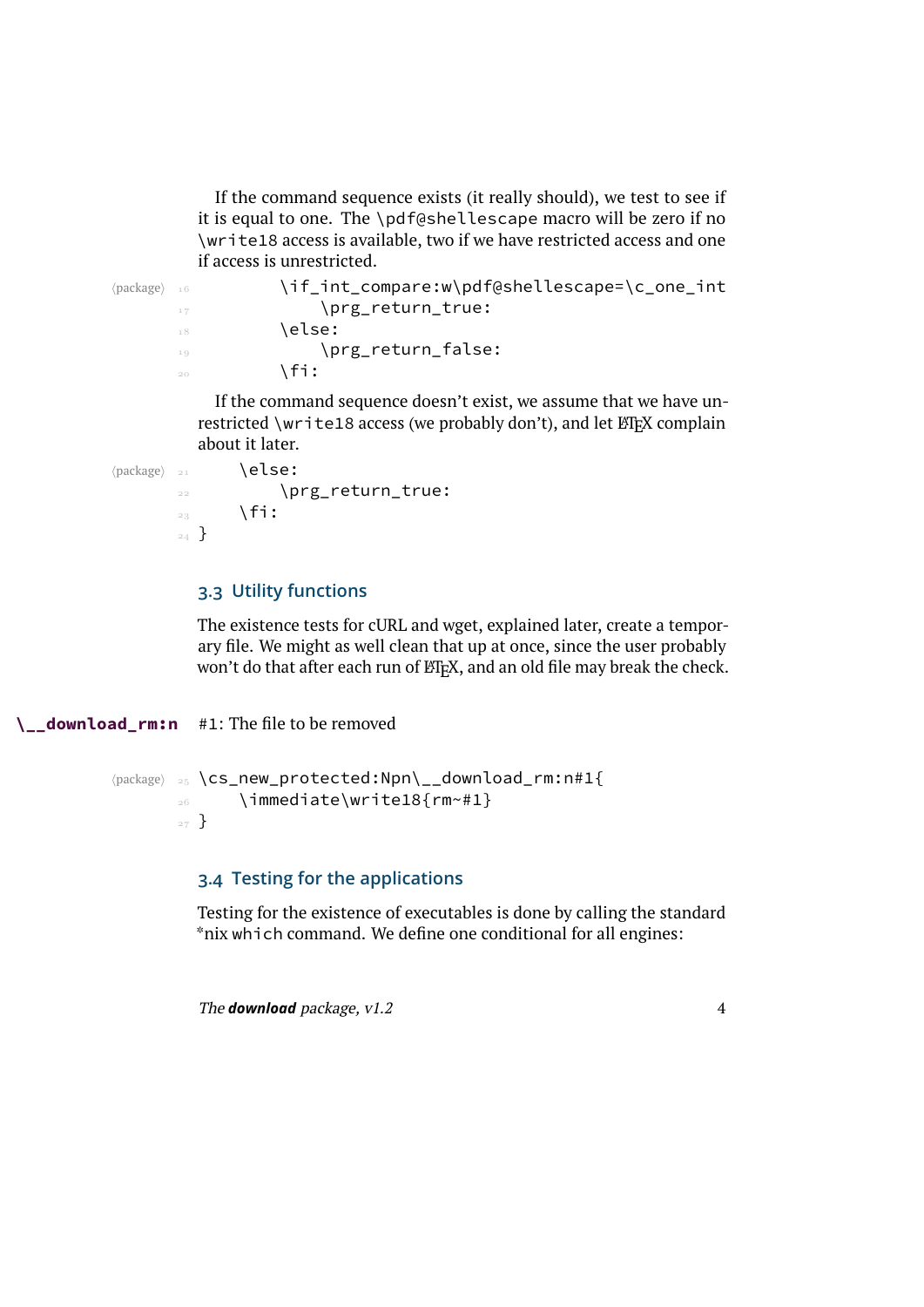#### **\\_\_download\_if\_executable\_test:nTF** #1: The executable to test the existence of

```
hpackagei  \prg_new_conditional:Npnn\__download_if_executable_test:n#1{TF,T,F,p}{
            First, run which to create the temporary file.
\package\ 29 \immediate\write18{which~#1~&&~touch~\jobname.aex}
            If the temporary file exists, we delete it and return true. Otherwise,
         we return false.
\langle package) \ 30 \file_if_exist:nTF{\jobname.aex}{
       <sup>31</sup> \__download_rm:n{\jobname.aex}
        32 \prg_return_true:
        33 \qquad \qquad \}\sup_{34} \prg_return_false:
        <sup>35</sup> }
       36 }
          3.5 Using cURL and wget
          Actually using cURL and wget for downloading is simple, issuing two dif-
```
ferent commands depending on wether we have the optional argument or not (i.e. it is \NoValue).

```
ownload curl do:nn #1: Filename to save file to, or \NoValue
                       #2: URL to fetch the file from
            (package) _3 \cs_new_protected:Npn\__download_curl_do:nn#1#2{
                    \frac{38}{ } \IfNoValueTF{#1}{
                         When no optional argument is given, we just invoke cURL with the
                      -s (silent) flag as well as the -L (follow redirects) flag.
            (package) 39 \immediate\write18{curl~-L~-s~#2}
                    40 }{
```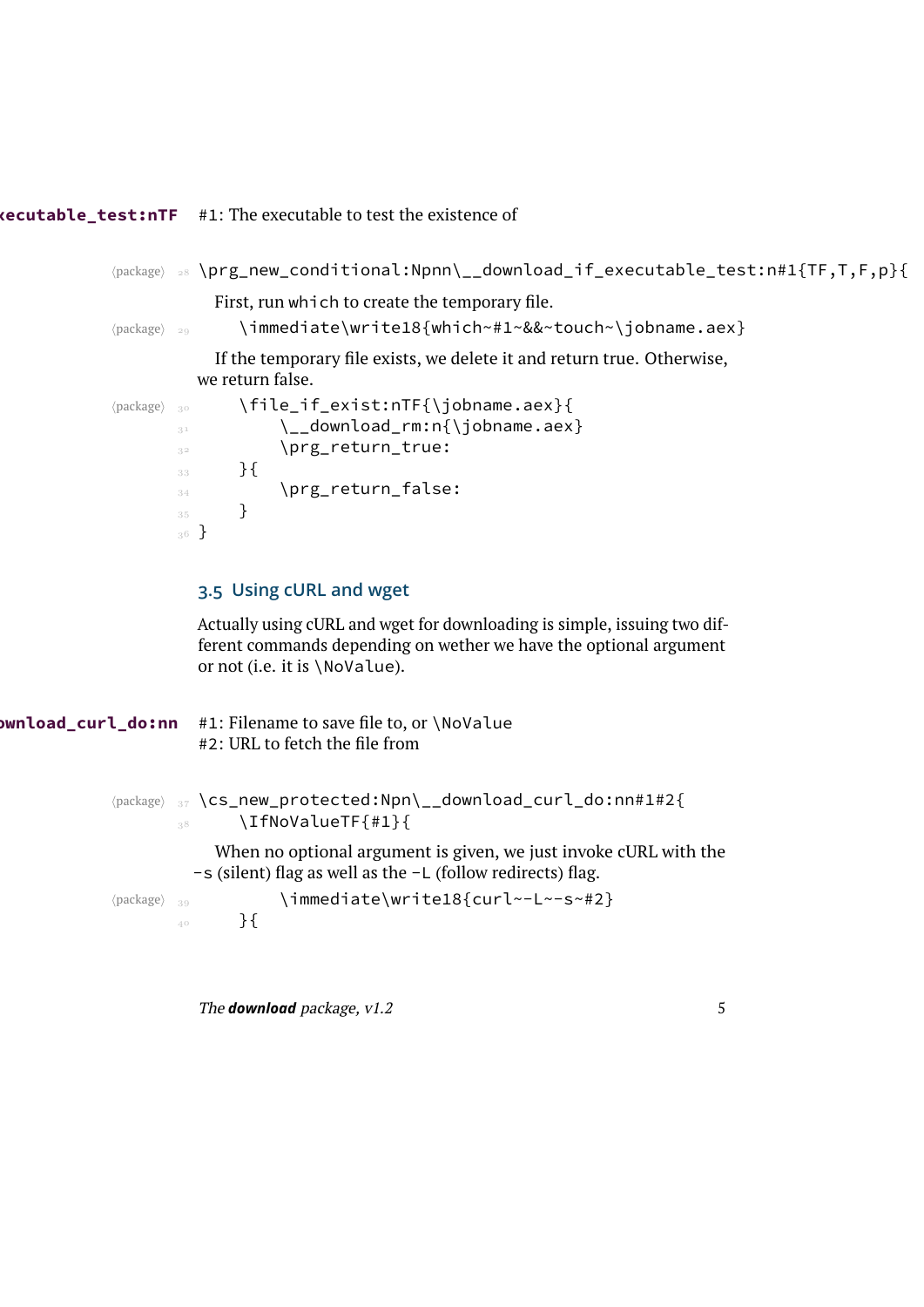```
When we do have an optional argument, we add the -o flag to specify
                        the output file.
             \langle package) \{<sub>41</sub> \{ immediate\write18{curl~-L~-s~-o~#1~#2}
                     42 }
                     43 }
ownload_wget_do:nn #1: Filename to save file to, or \NoValue
                        #2: URL to fetch the file from
             hpackagei  \cs_new_protected:Npn\__download_wget_do:nn#1#2{
                     \Lambda<sub>45</sub> \IfNoValueTF{#1}{
                          With wget, we pass the -q (quiet) flag as well as the -nc (no clobber)
                        flag, to avoid downloading files that already exist.
             (package) 46 \immediate\write18{wget~-q~-nc~#2}
                     _{47} } {
                          Again, when we have an optional argument we add the -O flag to
                        specify the output file.
             hpackagei  \immediate\write18{wget~-q~-nc~-O~#1~#2}
                     49 }
                     50 }
\\\doad_ariaII_do:nn #1: Filename to save file to, or \NoValue
                        #2: URL to fetch the file from
             (package) <sub>51</sub> \cs_new_protected:Npn\__download_ariaII_do:nn#1#2{
                     \sum_{5^2} \IfNoValueTF{#1}{
                          With aria2, we pass the -q (quiet) flag as well as the --auto-file-renaming=false
                        (no clobber) flag, to avoid creating a lot of duplicate files.
             (package) <sub>53</sub> \immediate\write18{aria2c~-q~--auto-file-renaming=false~#2}
                     \frac{54}{ } } {
```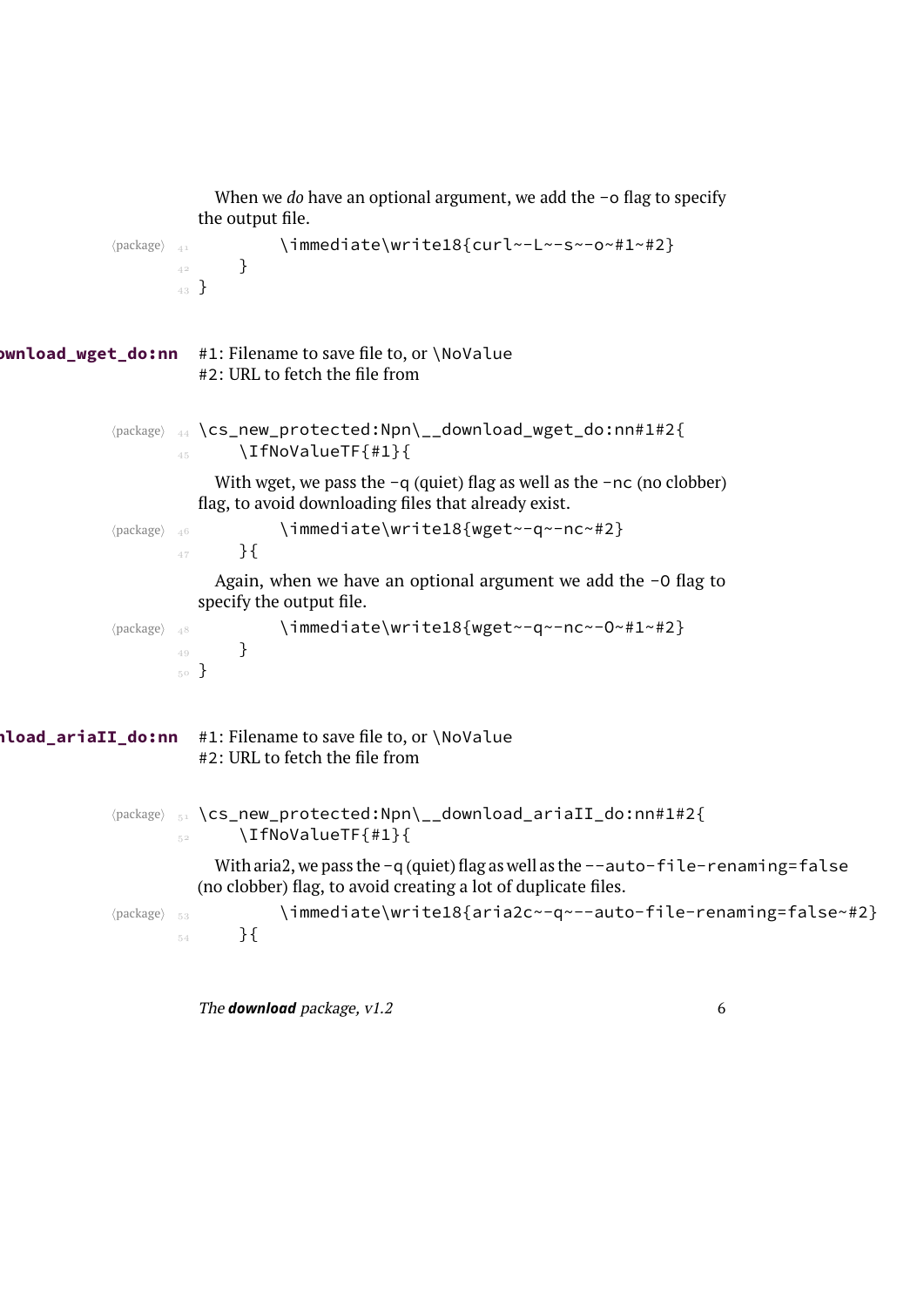```
Again, when we have an optional argument we add the -o flag to
                      specify the output file.
            /package) 55 \immediate\write18{aria2c~-q~--auto-file-renaming=false~-o~#1~#2
                   56 }
                   57}
ownload_axel_do:nn #1: Filename to save file to, or \NoValue
                      #2: URL to fetch the file from
            hpackagei  \cs_new_protected:Npn\__download_axel_do:nn#1#2{
                   \sim \IfNoValueTF{#1}{
                        With axel, we pass the -q (quiet) flag.
            (package) 60 \immediate\write18{axel~-q~#2}
                   61 }{
                        Again, when we have an optional argument we add the -o flag to
                      specify the output file.
            \langle package) 62 <br>
\{inmediate\write18{axe1~-q~-o~#1~#2}\}63 }
                   64 \, }
```
#### **3.6 The** auto **engine**

The automatic engine uses the tests and macros of the other engines to provide functionality without selecting an engine. We first define a conditional that, in essence, steps through the available engines testing for their existence. If any of them exist, we're in business.

**ad\_if\_auto\_test:F** (no arguments)

(package) 65 \prg\_new\_protected\_conditional:Nnn\\_\_download\_if\_auto\_test:{F,TF}{ \\_\_download\_if\_executable\_test:nTF{wget}{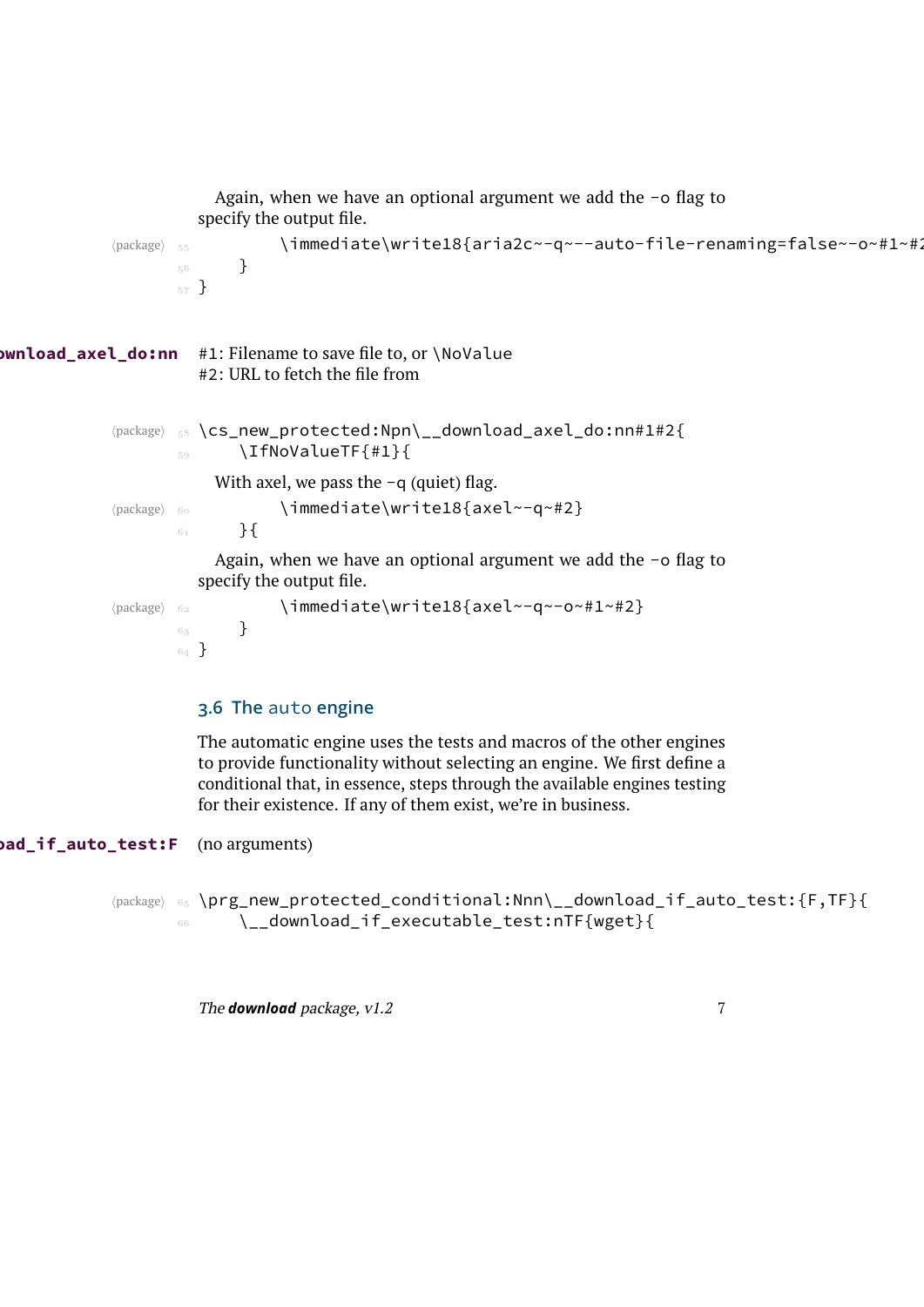```
\delta_7 \prg_return_true:
                68 }{
                 \__download_if_executable_test:nTF{curl}{
                 \prg_return_true:
                          }{
                 \__download_if_executable_test:nTF{aria2c}{
                T3 \prg_return_true:
                _{74} } {
                 \__download_if_executable_test:nTF{axel}{
                                     \prg_return_true:
                                  }{
                                     \prg_return_false:
                \sim 79
                80 and \} }
                82 }
                <sub>83</sub> }
                   We also define an automatic equivalent of the engine do macros,
                  which selects the engines in the order wget, cURL, aria2 and axel.
ownload_auto_do:nn #1: Filename to save file to, or \NoValue
                  #2: URL to fetch the file from
          \package\ 84 \cs_new_protected:Npn\__download_auto_do:nn#1#2{
                85 \__download_if_executable_test:nTF{wget}{
                 \msg_info:nn{download}{use-wget}
                \frac{87}{ } \__download_wget_do:nn{#1}{#2}
                88 }{
                 \__download_if_executable_test:nTF{curl}{
                 \msg_info:nn{download}{use-curl}
                \sum_{\mathbb{S}^1} download_curl_do:nn{#1}{#2}
                \frac{1}{2} } {
                \Box download if executable test:nTF{aria2c}{
                \mathbb{S}_4 \in \{m\in\{download\}\{use-arrival\}\sum_{95} download_ariaII_do:nn{#1}{#2}
```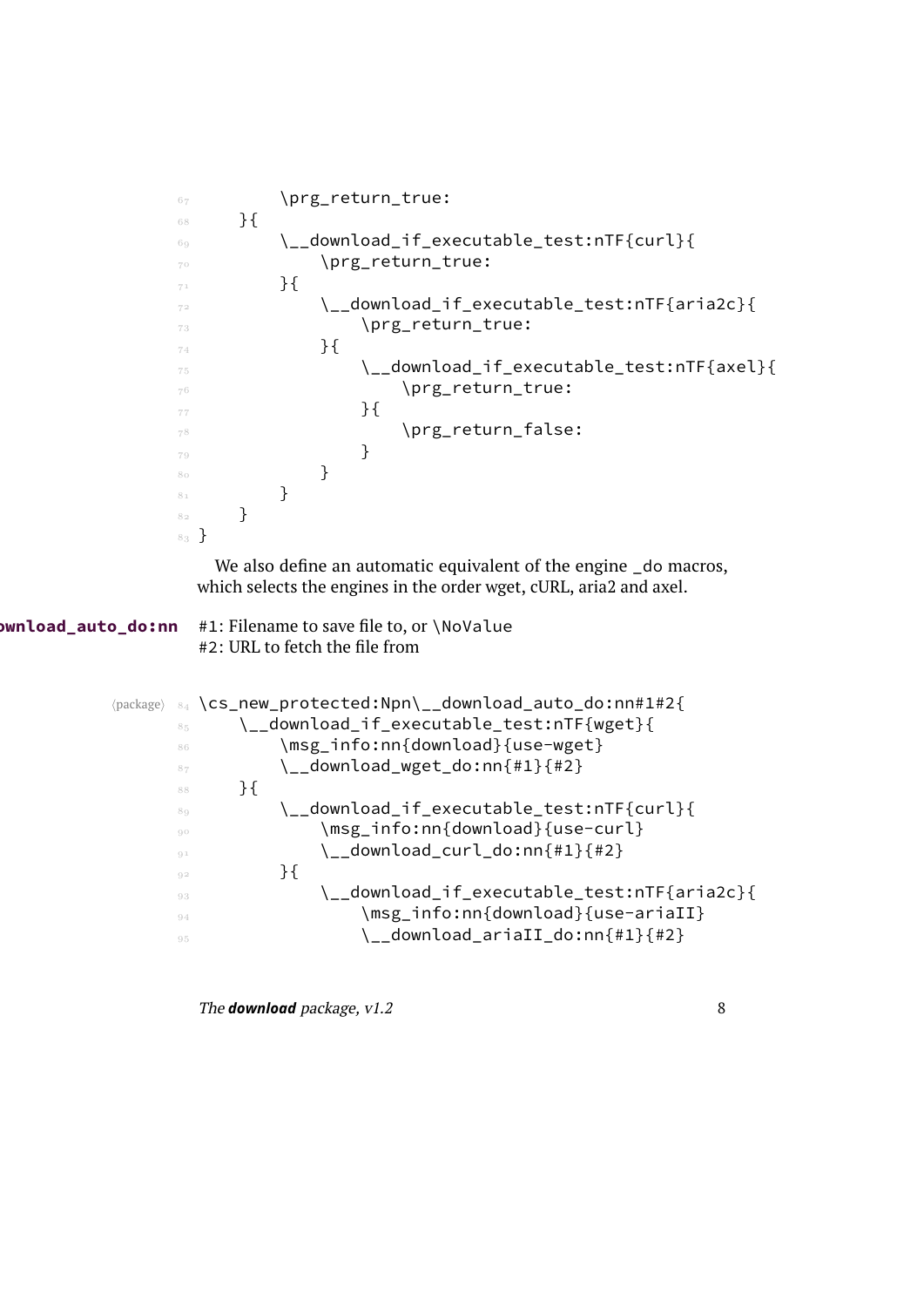```
 }{
 \msg_info:nn{download}{use-axel}
\lambda download_axel_do:nn{#1}{#2}
 }
100 }
101 }
102 }
```
# **3.7 Package options**

As detailed earlier in the documentation, the only option of the package is engine. Here, we use the l3keys functionality to define a key-value system which we later use to read the package options.

(package) 103 \keys\_define:nn{download}{ 104 engine .choice:,

| \__ <b>download_do:nn</b> #1: Filename to save file to, or \NoValue<br>#2: URL to fetch the file from<br><b>ad_if_auto_test:F</b><br>(no arguments) |  |  |  |  |
|-----------------------------------------------------------------------------------------------------------------------------------------------------|--|--|--|--|
| First, the auto value. We globally define two macros as aliases to the<br>underlying _do and _if_test macros.                                       |  |  |  |  |
| engine / auto .code: $n =$<br>$\langle$ package $\rangle$ 105                                                                                       |  |  |  |  |
| {\cs_gset_eq:NN\__download_do:nn\__download_auto_do:nn<br>106                                                                                       |  |  |  |  |
| \prg_set_conditional:Nnn\__download_if_test:{F}{<br>107                                                                                             |  |  |  |  |
| \__download_if_auto_test:TF<br>108                                                                                                                  |  |  |  |  |
| $\{\prg_return_time:\}\prg_return_false:\}\$<br>109                                                                                                 |  |  |  |  |
| We do the same for the other options.                                                                                                               |  |  |  |  |
| engine / $curl$ .code:n =<br>$\langle$ package $\rangle$ 110                                                                                        |  |  |  |  |
| {\cs_gset_eq:NN\__download_do:nn\__download_curl_do:nn<br>111                                                                                       |  |  |  |  |
| \prg_set_conditional:Nnn\__download_if_test:{F}{<br>112                                                                                             |  |  |  |  |
| \__download_if_executable_test:nTF{curl}<br>113                                                                                                     |  |  |  |  |
| $\{\prg_return_time:\}\prg_return_false:\}\$<br>114                                                                                                 |  |  |  |  |
|                                                                                                                                                     |  |  |  |  |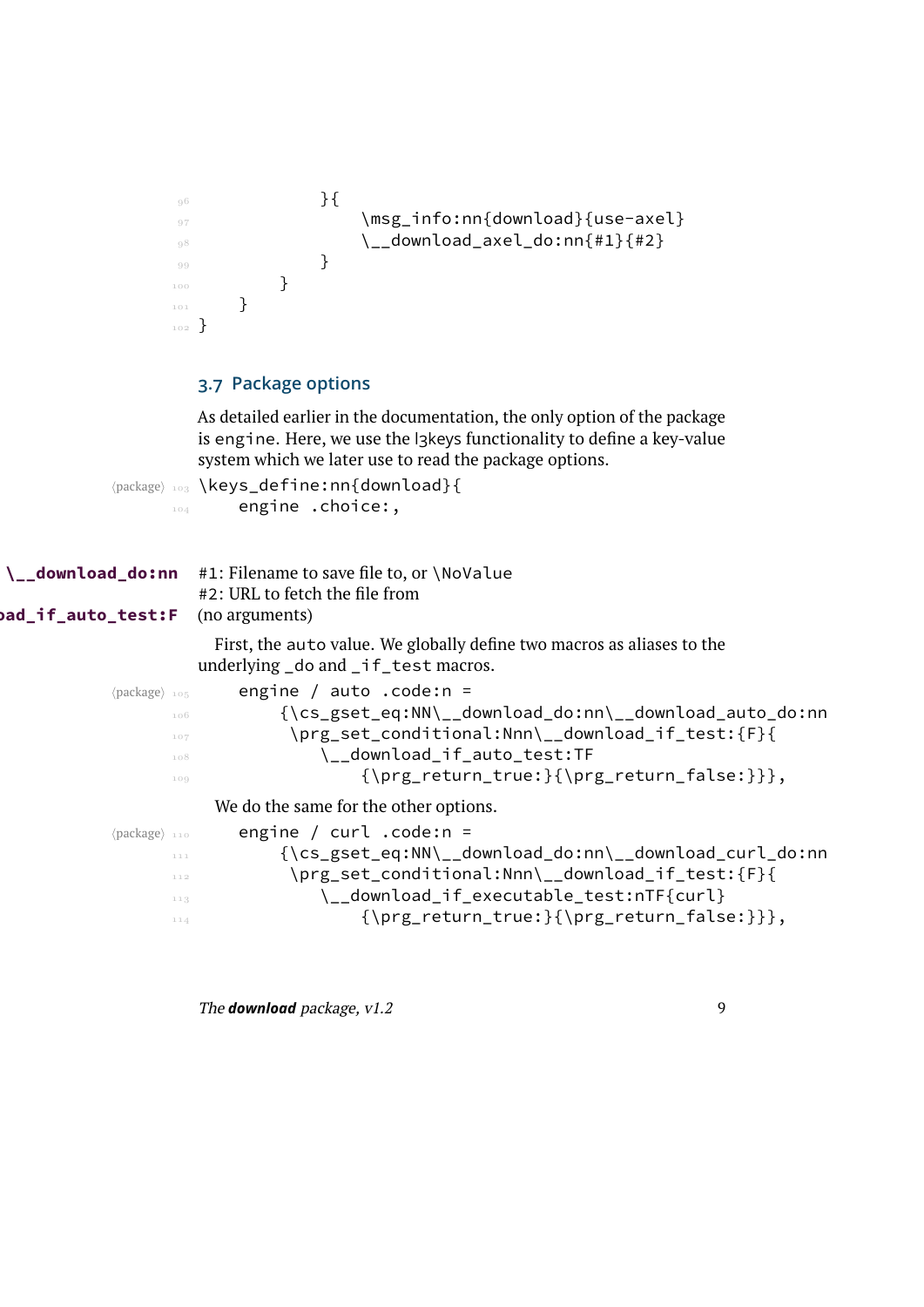```
115 engine / wget .code:n =
       {\cs_gset_eq:NN\__download_do:nn\__download_wget_do:nn
                  \prg_set_conditional:Nnn\__download_if_test:{F}{
      118 \__download_if_executable_test:nTF{wget}
      \{\prg return true:\{\prg return false:\},\\frac{120}{2} engine / aria2 .code:n =
                 {\cs_gset_eq:NN\__download_do:nn\__download_ariaII_do:nn
                  \prg_set_conditional:Nnn\__download_if_test:{F}{
                     \__download_if_executable_test:nTF{aria2c}
                         {\prg_return_true:}{\prg_return_false:}}},
      \frac{125}{125} engine / axel .code:n =
       {\cs_gset_eq:NN\__download_do:nn\__download_axel_do:nn
      \prg_set_conditional:Nnn\__download_if_test:{F}{
       \__download_if_executable_test:nTF{axel}
                         {\prg_return_true:}{\prg_return_false:}}},
          Lastly, we initialize the option with the auto value.
\langlepackage\rangle<sub>130</sub> engine .initial:n = auto,
     E_{131} engine .default:n = auto,
     132 }
```
Now, given the key-value system, we parse the options.

(package) 133 \ProcessKeysPackageOptions{download}

# **3.8 Performing the tests**

Now that we know what engine we will be using, we can check for \write18 support and engine existence.

(package) 134 \\_\_download\_if\_shellescape:F{\msg\_fatal:nn{download}{no-write18}} 135 \\_download\_if\_test:F{\msg\_fatal:nn{download}{no-engine}}

#### **3.9 Public API**

The public API consists of only one macro, \download. It simply calls the backend macro, unless the optional argument is given and the file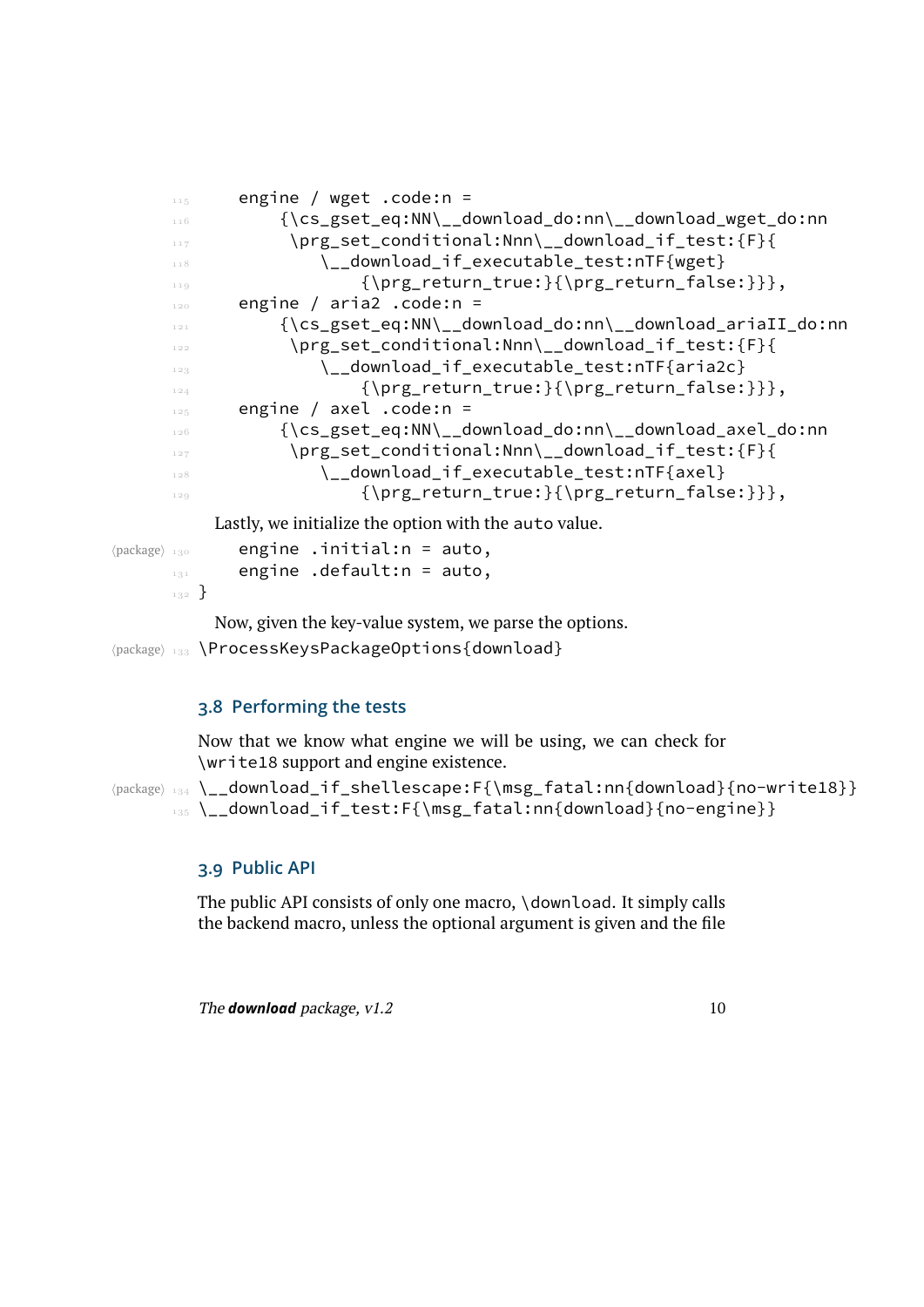<span id="page-10-1"></span><span id="page-10-0"></span>exists. If the file doesn't exist, it also emits a friendly warning.

```
\download#1: Filename to save file to, or \NoValue
          #2: URL to fetch the file from
(package) 136 \DeclareDocumentCommand\download{om}{
       \frac{137}{137} \IfNoValueTF{#1}{
       138 \msg_warning:nn{download}{no-name}
       \lambda_{139} \ __download_do:nn{#1}{#2}
       140 } {
       \frac{1}{141} \file_if_exist:nTF{#1}{}{\__download_do:nn{#1}{#2}}
       \frac{1}{42} }
       _{143} }
            And we're done.
```

```
\langlepackage\rangle 144 \endinput
```
# **4 Installation**

The easiest way to install this package is using the package manager provided by your ETEX installation if such a program is available. Failing that, provided you have obtained the package source (download.tex and Makefile) from either CTAN or Github, running make install inside the source directory works well. This will extract the documentation and code from download.tex, install all files into the TDS tree at TEXMFHOME and run mktexlsr.

If you want to extract code and documentation without installing the package, run make all instead. If you insist on not using make, remember that packages distributed using skdoc must be extracted using pdflatex, *not* tex or latex.

# **5 Changes**

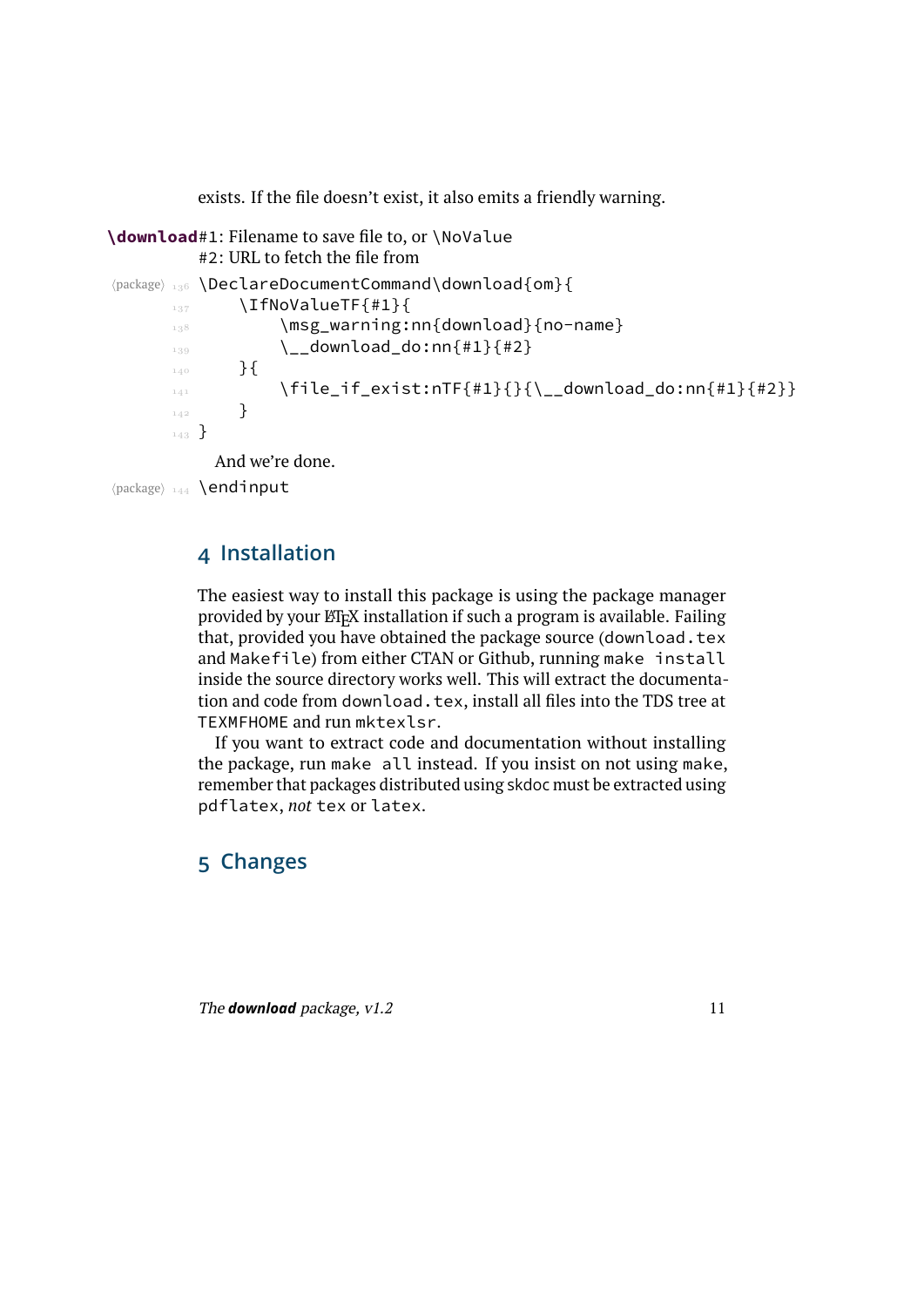| V1.0                               | V1.2                                                    |
|------------------------------------|---------------------------------------------------------|
| General: Initial version.          | General: Protect a bunch of macros<br>and conditionals. |
| V1.1                               | : This macro is now protected.                          |
| General: Added aria2 and axel en-  | : This macro is now protected.                          |
| gines.                             | : This macro is now protected.                          |
| : cURL now follows redirects.      | : This macro is now protected.                          |
| : Added aria2c and axel engines to | : This conditional is now protected.                    |
| stack.                             | : This conditional is now protected.                    |
| : Condensed test macros into one   | : This macro is now protected.                          |
| macro with an argument.            | : This macro is now protected.                          |

# **6 Index**

Numbers written in italic refer to the page where the corresponding entry is described; numbers underlined refer to the page were the implementation of the corresponding entry is discussed. Numbers in roman refer to other mentions of the entry.

```
Symbols
6</u> \__download_if_executable_test:nT
\__download_auto_do:nn 8
\__download_axel_do:nn 7
\__download_curl_do:nn 5
9
6</u>
    7,9\__download_if_auto_test:TF
D
    7
11
    4
\__download_if_executable_test:nTF
                      4
                      4
                  \__download_if_shellescape:F
                      3
                  \_{\_download\_rm:n}23,10,11
```